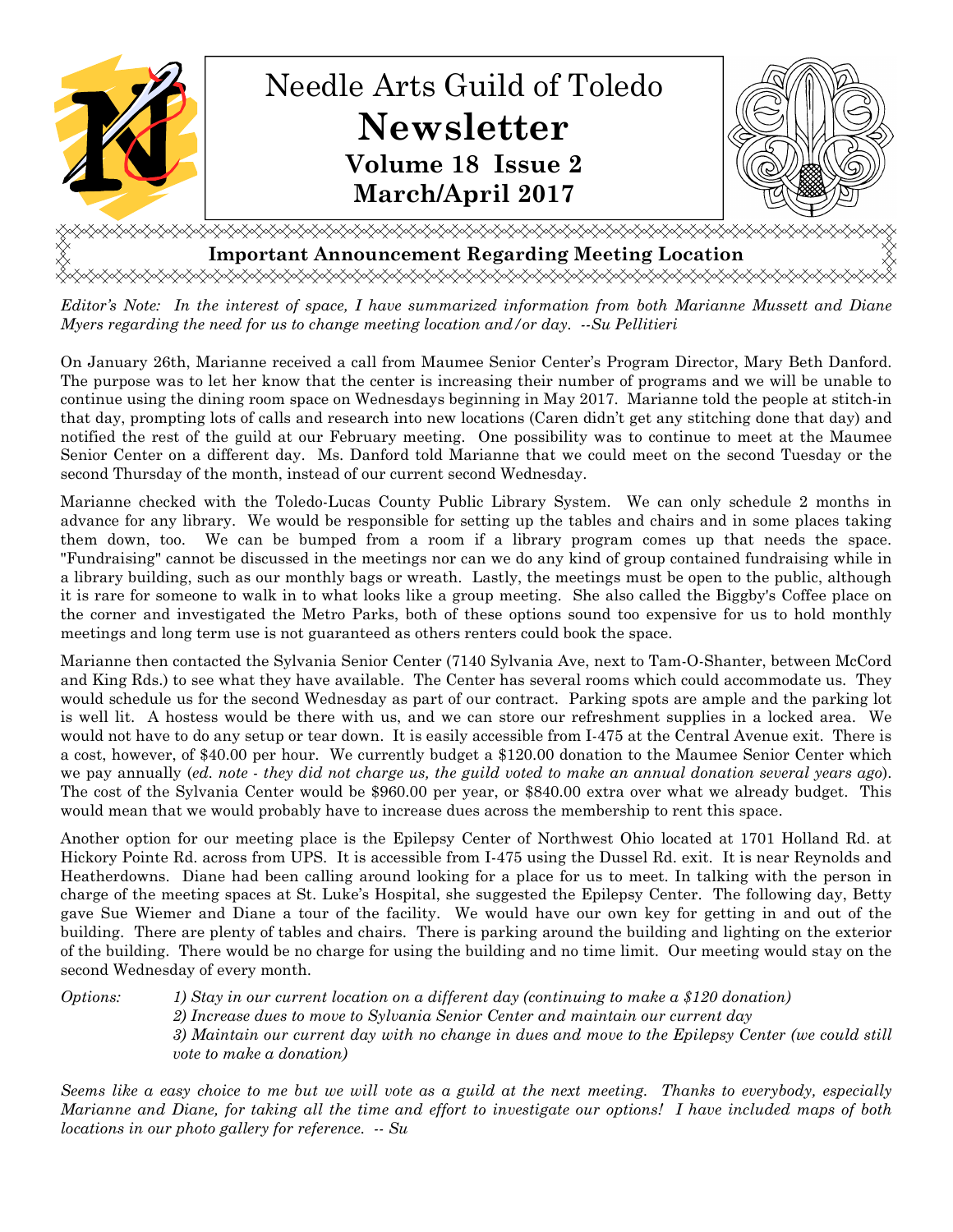**Program Schedule**  <del></del>

Here is the tentative schedule for the exciting new programs that will be featured this year. **Meetings begin at 6:30 p.m.**

| Date     | Program                                                                                                                                                                      | Refreshments    | Opportunity                         |
|----------|------------------------------------------------------------------------------------------------------------------------------------------------------------------------------|-----------------|-------------------------------------|
| March 8  | Bobbin Lace presented by Denise Duda. Stash<br>Redistribution; Get It Finished                                                                                               | Lee McLaird     | Sue Wiemer,<br>Elizabeth Freeman    |
| April 12 | Embroidery Hoop inspired box. This project will be lead by<br>Diane Myers.                                                                                                   | Leigh Strand    | Amber Stark                         |
| May 10   | Painted Canvas: How to select your stitches, fibers and<br>colors presented by Caren Scarbrough.                                                                             | Donna Cairns    | Kathy Falgout                       |
| June 14  | NAGT Annual Pot Luck; Stash Redistribution; Get It<br>Finished                                                                                                               | Potluck         | To Be Determined                    |
| July 12  | An Encore Program by Lois Wetherill                                                                                                                                          | Irene Leonard   | Irene Leonard                       |
| Aug. 9   | To Be Determined                                                                                                                                                             | Jennifer Miller | To Be Determined                    |
| Sept. 13 | Stitch In: Bring something to stitch!!! Show and tell from<br>the National Seminar; Show Preparation; Stash<br>Redistribution; Get It Finished; Halloween Ornaments due.     | Pat Ricker      | Pat Ricker                          |
| Oct. 11  | Temari Ball Part 1: Elizabeth Freeman will demonstrating<br>wrapping your ball and discussing how to divide your ball<br>for decorative stitching. Halloween Wreath drawing. |                 | Marianne Mussett   Marianne Mussett |
| Nov. 8   | Temari Ball Part 2: Elizabeth Freeman will be teaching<br>stitch patterns to decorate your Temari Ball.                                                                      | Sue Wiemer      | Denise                              |
| Dec. 13  | Installation of Officers, Holiday Celebration; Stash<br>Redistribution; Get It Finished                                                                                      | Cookie Exchange | To Be Determined                    |

# ◇◇◇◇◇◇◇◇◇◇◇◇◇◇◇◇◇◇◇◇◇◇◇ **Calendar of Events**  <del></del>

Here is a list of events besides our monthly meetings that you may find interesting. Further info may be obtained from the EGA (www.egausa.org) or GLR (www.ega-glr.org)

#### **Dates Event Information**

- 03/25/17 **Black Swamp Spinners Guild Market Day and Fiber Fair,** 9am – 4pm, Junior Fair Building on Wood County Fairgrounds, Bowling Green, Ohio, \$1 admission
- 05/02/17 ― Quilt Show at Sauder Village Museum,
- 05/06/17 **NAGT** Stitch Day at the 577 Foundation. 9:30 AM – 4PM. The 577 Foundation is at 577 Front St. in Perrysburg, OH.
- 05/06/17 ― 05/10/17 *GLR Seminar* - *"Sweet Stitch Chicago"* Hosted by the Windy City Chapter. Chicago, IL.
- 08/16/17 ― 08/20/17 *EGA Seminar - "Blue Ridge Rendezvous"* The 2017 Seminar will be held in Asheville, NC. Registration opens March 15, 2017. Please note classes are filling very fast.
- $09/22/17 -$ 09/24/17 *NAGT Annual Needlework Show.* Sanger Branch of the Toledo-Lucas County Library.

# **Stitch-In**

A Stitch-In is held every Thursday. The first Thursday of the month we meet at Timeless Stitches in Tecumseh starting around 11:30am, winter weather permitting. The fourth Thursday of the month we meet at Yarn Envy, 4570 Sterns Road. Other weeks, the locations change. Call or email Diane Myers for more information.



**Visit NAGT online at http://www.needle-arts-toledo.org** 

**For the Newsletter, visit http://www.needle-arts-toledo.org/private/news.htm** 

> **Or Like Us on Facebook! Search for "Needle Arts Guild Of Toledo"**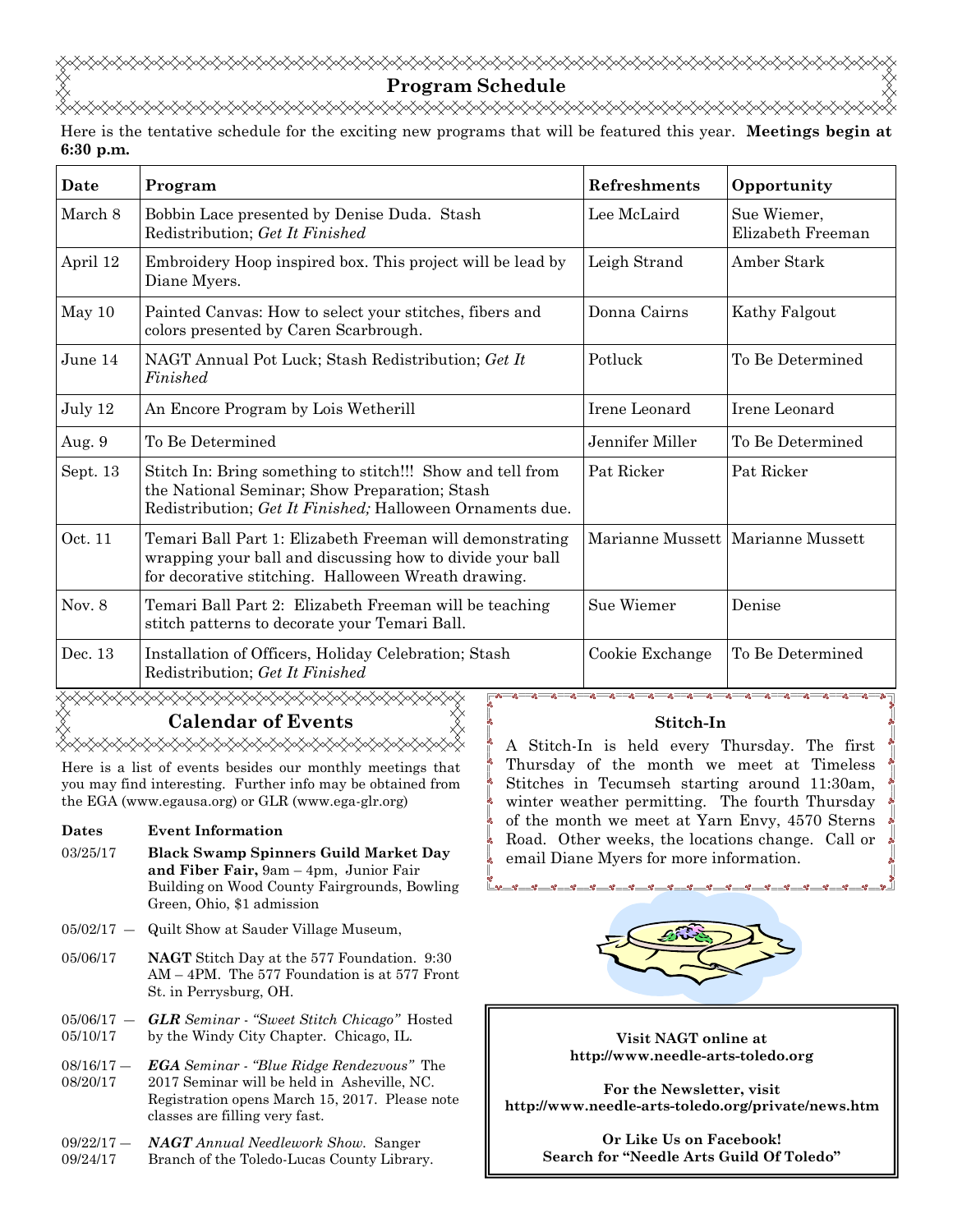

#### **Program and Education Notes**

**On-Going Projects:** Meadow Medley and The Puzzle. Please bring your pieces to the meetings so we can share in your progress.

**April:** For the April program I will be showing the steps in making your embroidery hoop box. Refer to the January/February newsletter for a picture. I will bring mine to the March meeting for you to see. You will need to have six 6-inch wooden hoops. Remove stickers and if there is any sticky residue, lightly sand it off. I will do a quick demo on staining and gluing. This is not something we can all do at the meeting as the stain needs to dry for 24 hours and the glue needs to dry for 24 hours. I will have bases for those who expressed interest at the January meeting. I will also have the small hinges. So get busy stitching the top for your box. Make sure it will fit in a 6 inch hoop and bring it to the April meeting. Find a coordinating cotton to use on the inside of your lid. I will have some matboard and batting cut to fit your box if you want to work along with me during the demo putting the stitched piece and the fabric in the hoop that will serve as the lid. (Your hoop must be stained before you make your lid.) *Submitted by Diane Myers.* 

**International Teacher Tour:** We will welcome Jane Nicholas, International Teacher from Australia, for two days of classes on Sat. Aug. 26 and Sun. Aug 27. Jane will be teaching Heartsease Panel and Sweet Briar Panel. These classes are for all skill levels. The cost for guild members is \$50 for the kits and optional \$10 per day for lunch. You can bring your own lunch if you desire. The classes will be held in the shelter house in Farnsworth Park, where we have had classes before. I will have a signup sheet at the March meeting. I have to let EGA know how many empty seats are available on April 10 and then they will publish it. So please be ready to sign up at the next meeting or let me know by phone or email if you want to attend. The class is limited to 22 people. This is a wonderful opportunity for members who are not able to go to a seminar. Several of us have taken classes from Jane and she is a very good teacher. *Submitted by Sue Wiemer.*

There are some excellent offerings at the 577 in June. Go to: 577foundation.org and click "Get Involved" and then "Take a Class". Scroll down to the June classes and follow directions for registration. Thanks Maria for calling attention to these opportunities. *Submitted by Diane Myers.*

<u>. - ႏွစ္ ေ ႏွစ္ ေ ႏွစ္</u>

 $-0.0$ 

#### **Stitch Day**

Save the date! Our third annual Stitch Day at the 577 will be on Saturday, May 6, 2017, 9:30 AM – 4PM. The 577 Foundation is at 577 Front St. in Perrysburg. Bring a current project or start something new. If you have a project that has you stumped, bring it along and ask one of our members. We have so many knowledgeable people, someone is certainly going to have a solution to your problem. Lunch will be provided. If you plan to attend, call Donna Cairns at 419-841-7403 between April 1 and April 30. (We need a count for ordering lunch.) This is a great opportunity to have a day of uninterrupted stitching and visiting with each other. *Submitted by Diane Myers.* 

#### **Help Wanted**

I received the following email request:

I need help. I have obtained a vintage, unfinished embroidery pattern that I would like to have completed for our Old West End home. I am hoping you can connect me to individuals who might take on the challenge. Please see attached photo. Of course I expect to pay for the work and materials. The finished piece is 36 inches. - Wayne

If you are interested in helping Wayne, please let me know and I will give you his email address and phone number (he said best to text on the phone) so you can discuss the project. I can also send you the picture he sent so you can see it up close. A lot appears to be complete, but there's a lot of unstitched areas. It is not clear how much remains to be completed. *Submitted by Su Pellitieri*

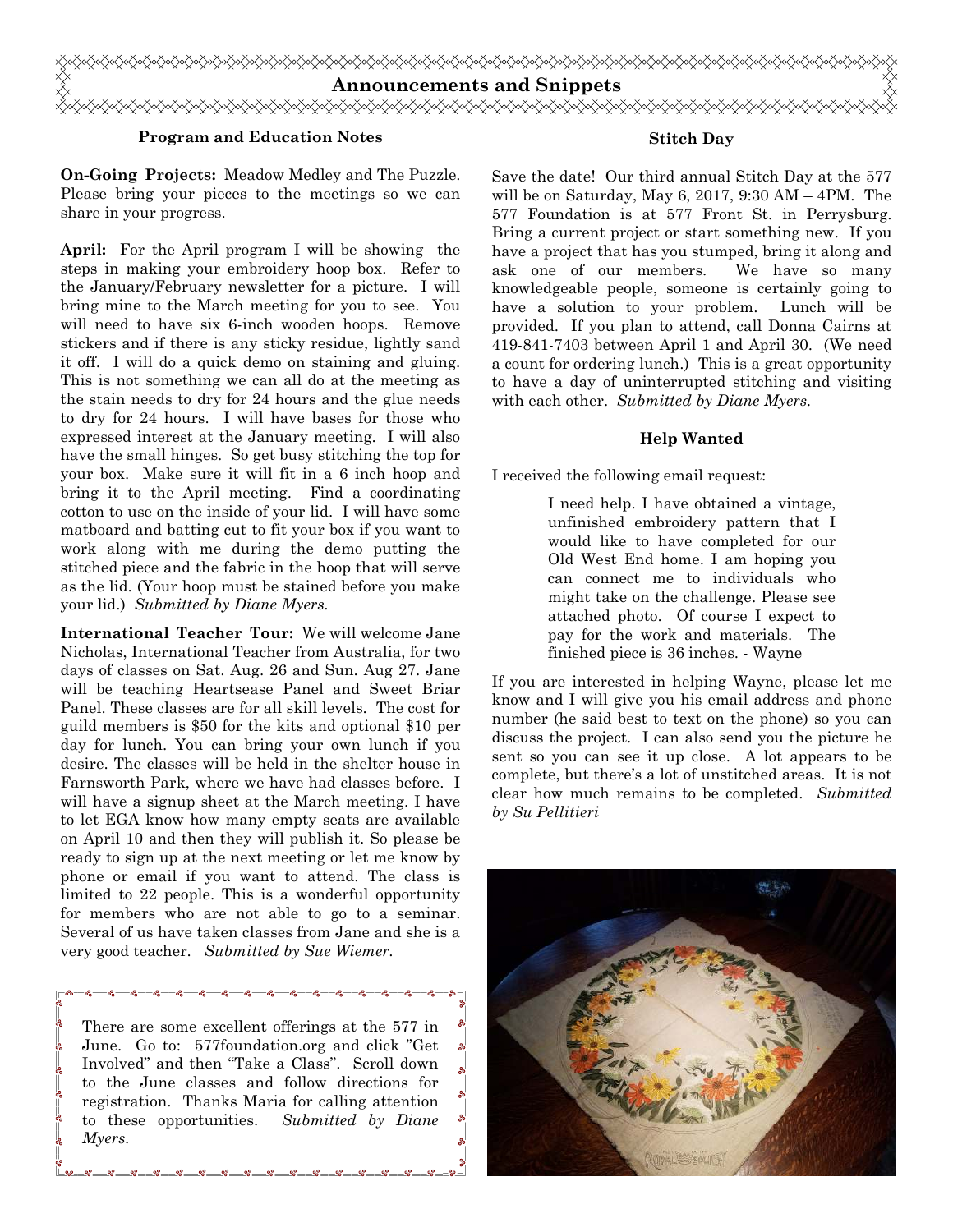

7140 W. Sylvania Ave. Sylvania, OH 43560

Two possible locations for our meetings courtesy of Google Maps. Please vote at our March meeting for the new location. The location of our meetings beginning in May will be announced in the next newsletter and posted on our website. The next newsletter will be published prior to the May meeting. --*Su Pellitieri* 

**Epilepsy Center of** Northwest Ohio, Inc. Adjan Wood nemetropical and  $\eta$ dian Wood Cir

Epilepsy Center of NW Ohio 1701 Holland Rd. Maumee, OH 43537



Here is a picture of two completed bears from our Make A Wish Outreach program. They are adorable! We are stitching the name tags and including the name in the color choice of the child. Contact Kathy if you would like the pattern and more information. *Photo by Kathy Falgout.*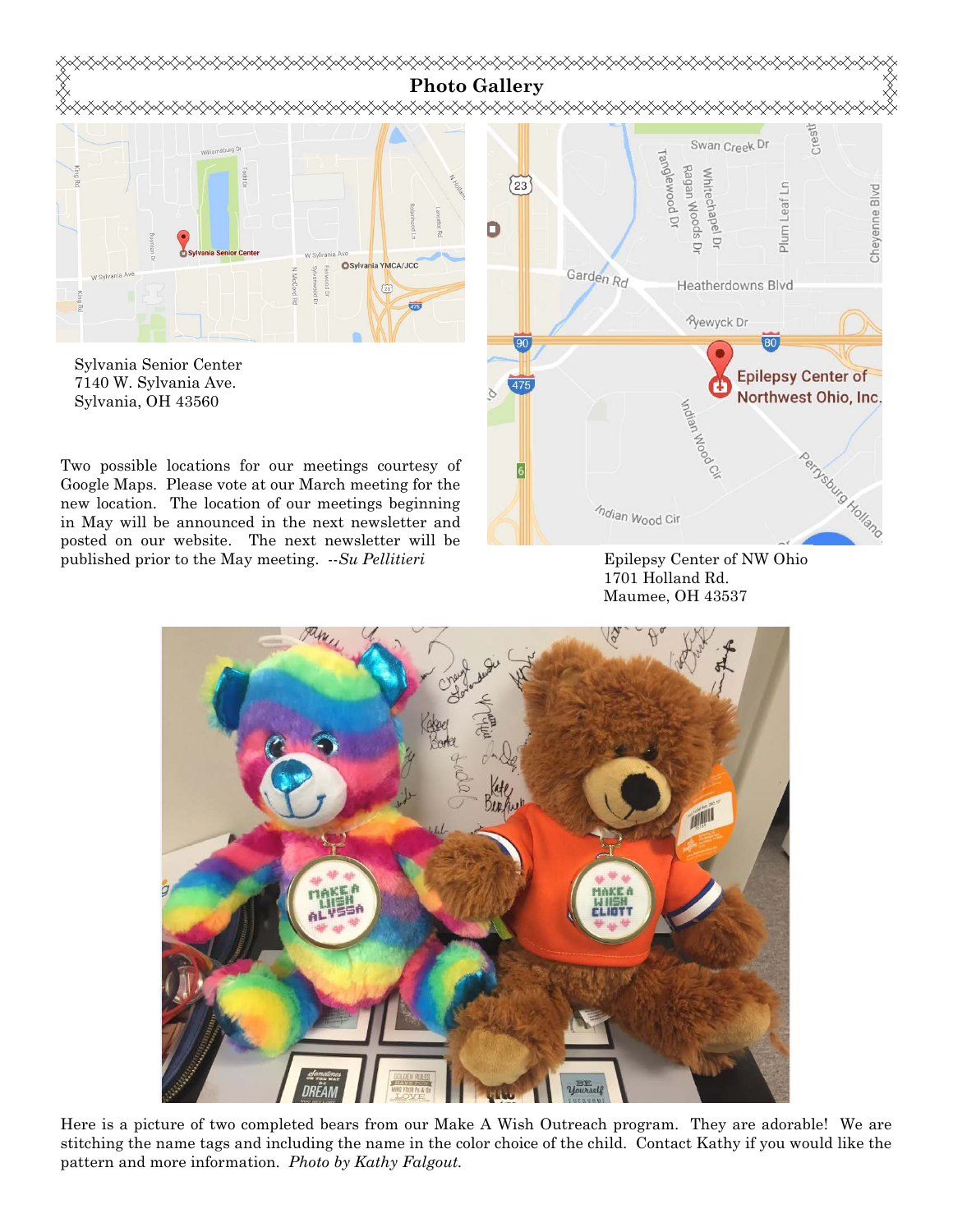*The NAGT Newsletter* is published six times per year (January, March, May, July, September, and November) by the Needle Arts Guild of Toledo (NAGT) chapter, The Embroiderers' Guild of America, Inc. The Editor welcomes comments, input, and story items. Please send them to the editor by the 25th of the month preceding publication.

Editor: Susan Pellitieri; 547 White Oak Dr; Toledo, Ohio 43615, Phone: 419-382-1329, E-mail: NeedleArtsToledo@aol.com

EGA chapter newsletters may copy material contained in this publication except items which are noted and marked as copyrighted. Please credit this Chapter when due.

**MEMBERSHIP** in the Needle Arts Guild of Toledo is open to all embroiderers. New and renewing dues payments should be sent to: Diane Myers, 22045 W. River Road, Grand Rapids, Ohio 43522

**ANNUAL DUES** - NAGT annual dues of **\$52** include: **Dues - Local chapter** 

- Bimonthly NAGT chapter newsletter
- Chapter meetings and programs
- Local chapter lending library
- Group correspondence course (additional fee required)
- **Dues Great Lakes Region (GLR)**
- GLR seminar (additional fee required) **Dues - The Embroiderers' Guild of America, Inc. (EGA)**
- Subscription to quarterly magazine, Needle Arts
- Individual correspondence courses for a fee
- National seminars for a fee

Members can attend optional local Chapter workshops presented by teachers contracted by the Chapter and paid for by workshop participants.

**MEETING CANCELLATION:** Monthly meetings are cancelled due to bad weather if the Toledo Public schools are closed. Tune into AM 1370 News radio in Toledo for school closings.

**GUESTS** are welcome at all meetings and may attend two meetings before being asked to join.

**NAME TAGS** must be worn at all meetings or pay a 25¢ fine. The fines collected go to general funds to help cover expenses.

**MEETINGS** are on the 2nd Wednesday of the month at 6:30pm in the Maumee Senior Center, 2430 Detroit Ave., Maumee OH 43537. The Google Map below labels Rte. 25/24 as S. Detroit Ave. south of the Ohio Turnpike, but it really is Anthony Wayne Trail. *Map courtesy of Google Maps.* 

<del></del> **NAGT Officers and Board Members ⋌⋋⋋⋌⋋⋋⋌⋋⋌⋋⋌⋋⋋⋌⋋⋌⋋⋋⋌⋋⋌⋋**⋌⋌⋋⋌⋋⋌⋋⋌⋋⋌⋋

**President** Caren Scarbrough 419-278-2162 caren505@yahoo.com

**Vice-President** Karlyn Thompson 419-823-3439 karlynmthompson@gmail.com

**Secretary (2017-2018)** Denise Waterfield 419-308-7014 dwaterfield228@yahoo.com

**Treasurer (2016-2017)** 

Christine Hampshire 419-698-0241 dhampshire@adelphia.net

**Membership GLR Representative Welcoming Committee**  Diane Myers 419-832-9571 jrmyers@roadrunner.com

#### **Outreach Chairman**

Kathy Falgout 419-841-8957 kcfalgout@gmail.com **Newsletter**  Susan Pellitieri 419-382-1329 NeedleArtsToledo@aol.com spellitieri@aol.com

**Program Chairman** 

Irene Leonard 734-856-1873 irnlnrd@aol.com

**Education**  Sue Wiemer 419-531-6325 dlwiemer@sbcglogal.net

**2017 Show Chairman**  Committee Leader

Caren Scarbrough 419-278-2162 caren505@yahoo.com

**Heritage Hospitality**  Maria Nowicki 419-824-9631 nohiorn@aol.com

*indicates Voting Members* 

*Please Note: Map is the current location for March and April meetings. We will have a new location starting in May! We will be voting on the new location at the March meeting.*